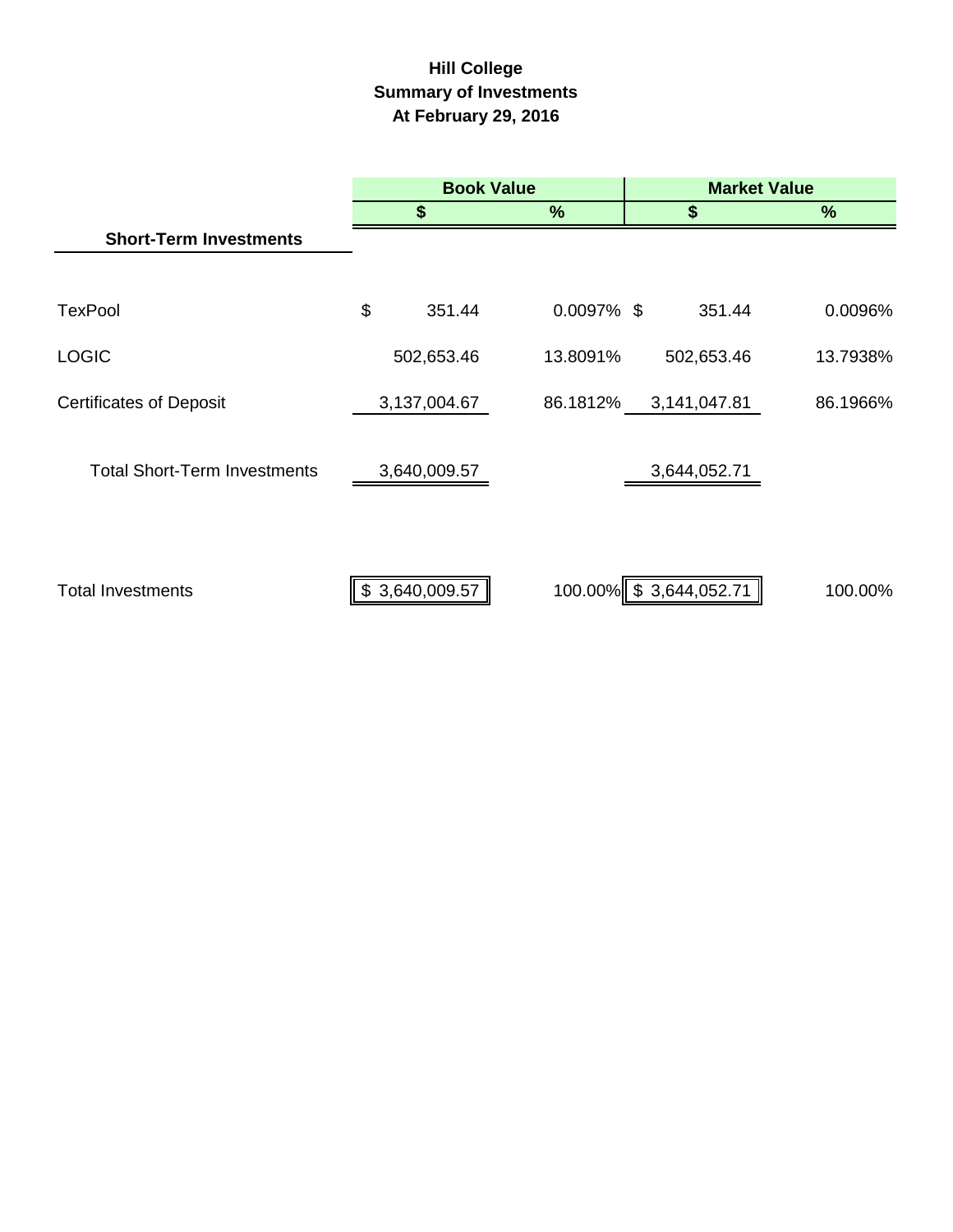# **Hill College Operating Fund Summary of Investments At February 29, 2016**

|                                     | <b>Book Value</b>  |               | <b>Market Value</b> |          |  |  |  |
|-------------------------------------|--------------------|---------------|---------------------|----------|--|--|--|
|                                     |                    | $\frac{9}{6}$ | S                   | $\%$     |  |  |  |
| <b>Short-Term Investments</b>       |                    |               |                     |          |  |  |  |
| <b>TexPool</b>                      | \$<br>297.77       | 0.0113%       | 297.77              | 0.0113%  |  |  |  |
| <b>LOGIC</b>                        | 502,553.21         | 19.0007%      | 502,553.21          | 18.9880% |  |  |  |
| <b>Certificates of Deposit</b>      | 2,142,072.06       | 80.9881%      | 2,143,844.08        | 81.0008% |  |  |  |
| <b>Total Short-Term Investments</b> | 2,644,923.04       |               | 2,646,695.06        |          |  |  |  |
| <b>Total Investments</b>            | \$<br>2,644,923.04 | 100.00%       | 2,646,695.06        | 100.00%  |  |  |  |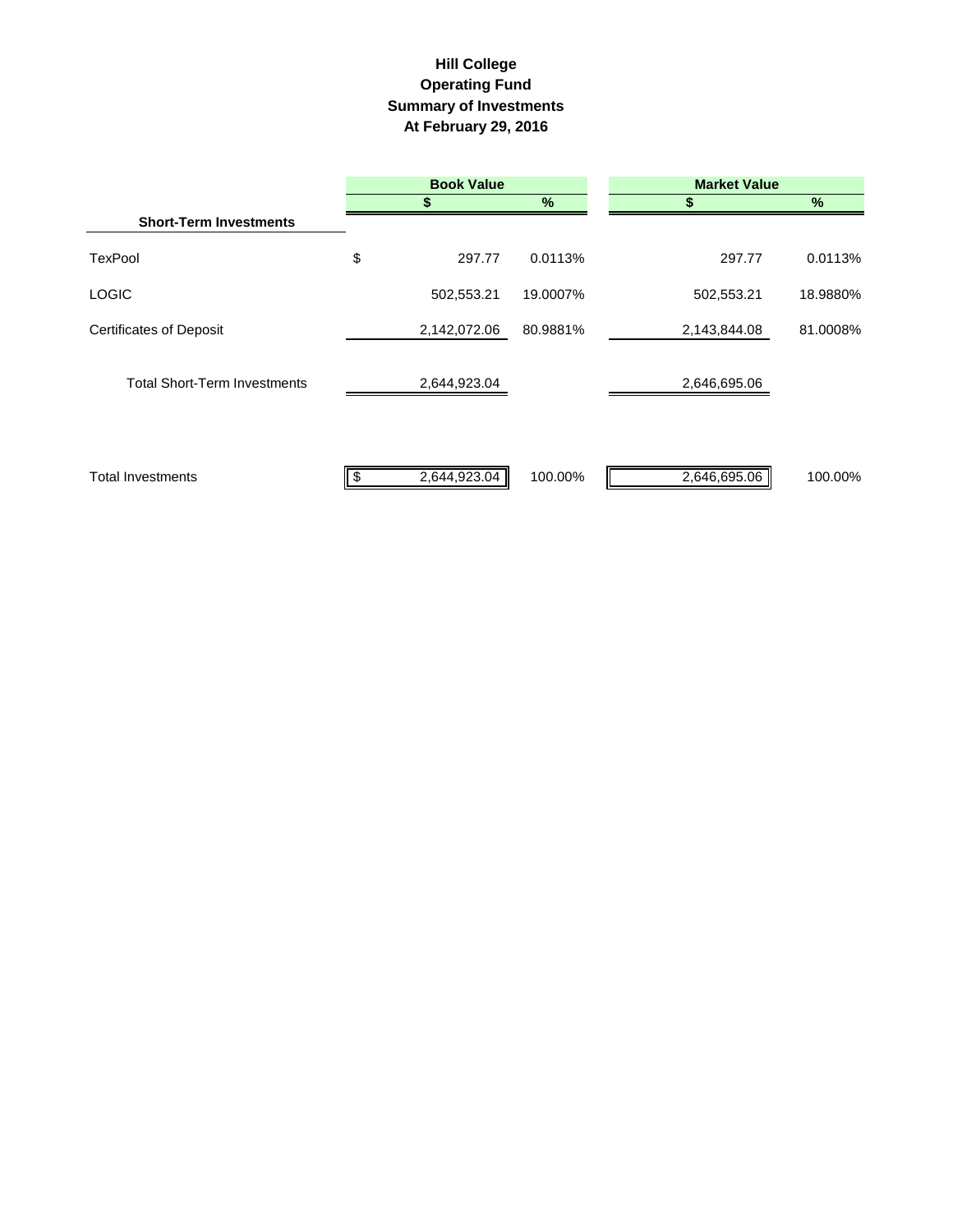### **Hill College Endowment Fund Summary of Investments At February 29, 2016**

|                                     | <b>Book Value</b> |           | <b>Market Value</b> |               |  |  |  |
|-------------------------------------|-------------------|-----------|---------------------|---------------|--|--|--|
|                                     |                   | $\%$      |                     | $\frac{9}{6}$ |  |  |  |
| <b>Short-Term Investments</b>       |                   |           |                     |               |  |  |  |
| <b>TexPool</b>                      | \$<br>52.47       | 100.0000% | 52.47               | 100.0000%     |  |  |  |
| <b>LOGIC</b>                        | ۰                 | 0.0000%   |                     | 0.0000%       |  |  |  |
| <b>Certificates of Deposit</b>      | ۰                 | 0.0000%   |                     | 0.0000%       |  |  |  |
| <b>Total Short-Term Investments</b> | 52.47             |           | 52.47               |               |  |  |  |
| <b>Total Investments</b>            | 52.47<br>\$       | 100.00%   | 52.47               | 100.00%       |  |  |  |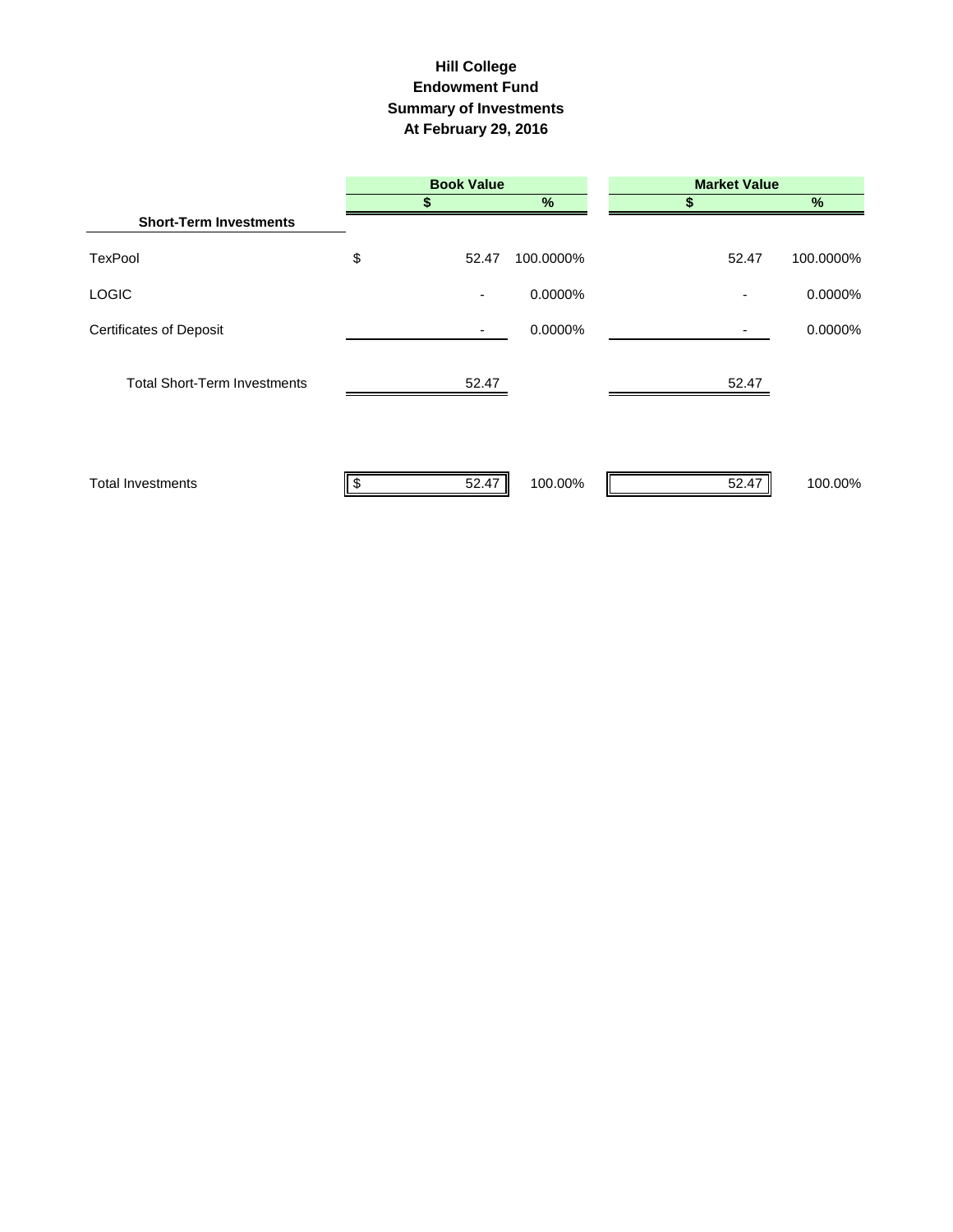### **Interest and Sinking Fund Summary of Investments At February 29, 2016 Hill College**

|                                     | <b>Book Value</b> |      | <b>Market Value</b> |      |          |
|-------------------------------------|-------------------|------|---------------------|------|----------|
|                                     |                   |      | %                   | 5    | $\%$     |
| <b>Short-Term Investments</b>       |                   |      |                     |      |          |
| <b>TexPool</b>                      | \$                | 1.20 | 51.0638%            | 1.20 | 51.0638% |
| <b>LOGIC</b>                        |                   | 1.15 | 48.9362%            | 1.15 | 48.9362% |
| <b>Certificates of Deposit</b>      |                   | ٠    | 0.0000%             | ۰.   | 0.0000%  |
| <b>Total Short-Term Investments</b> |                   | 2.35 |                     | 2.35 |          |
| <b>Total Investments</b>            | -\$               | 2.35 | 100.00%             | 2.35 | 100.00%  |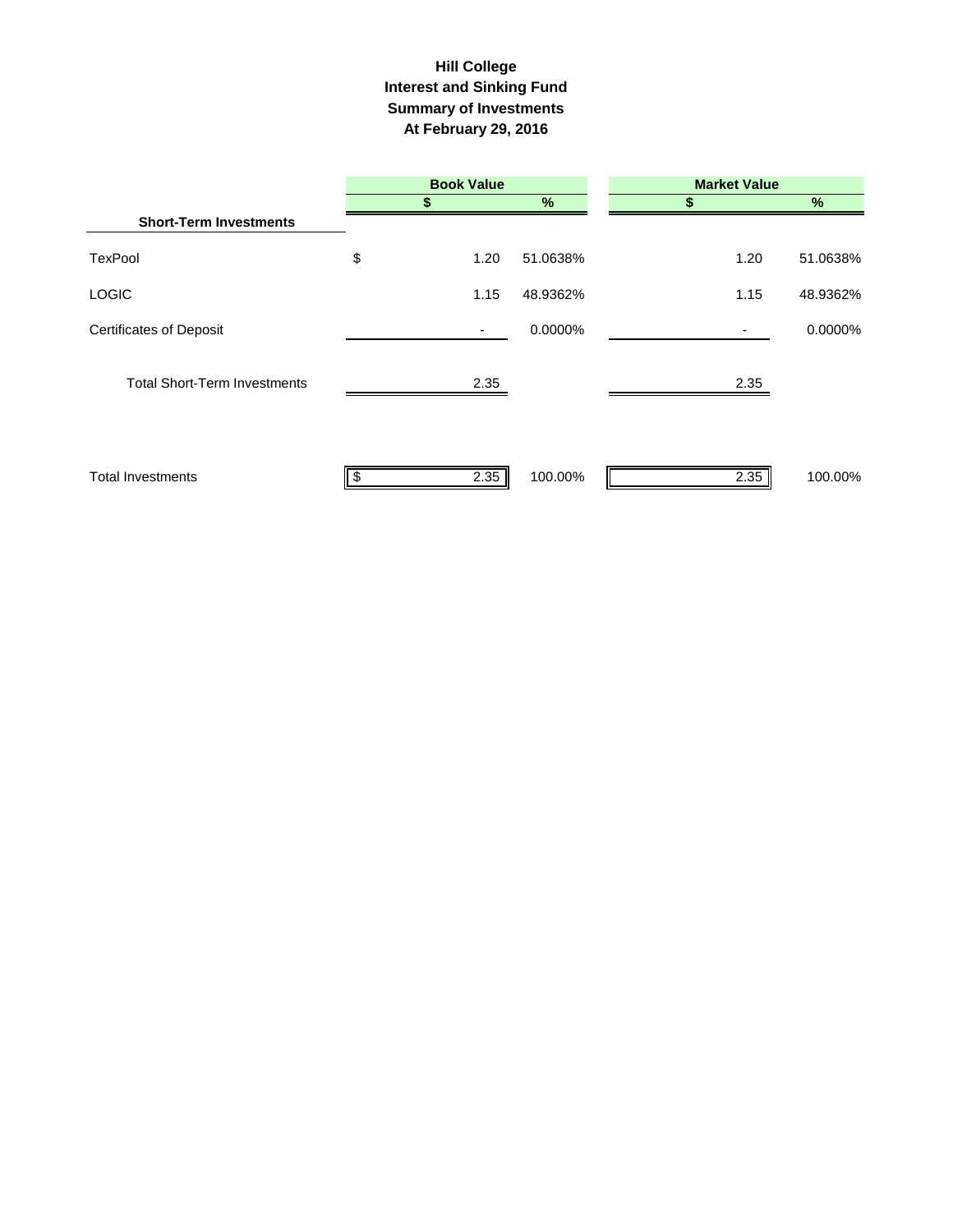# **Summary of Investments At February 29, 2016 Special Revenue Fund Hill College**

|                                     | <b>Book Value</b> |            |          | <b>Market Value</b> |          |  |  |
|-------------------------------------|-------------------|------------|----------|---------------------|----------|--|--|
|                                     |                   |            | %        |                     | %        |  |  |
| <b>Short-Term Investments</b>       |                   |            |          |                     |          |  |  |
| <b>TexPool</b>                      | \$                | ۰          | 0.0000%  | ٠                   | 0.0000%  |  |  |
| <b>LOGIC</b>                        |                   | 99.10      | 0.0100%  | 99.10               | 0.0099%  |  |  |
| <b>Certificates of Deposit</b>      |                   | 994,932.61 | 99.9900% | 997,203.73          | 99.9901% |  |  |
| <b>Total Short-term Investments</b> |                   | 995,031.71 |          | 997,302.83          |          |  |  |
| <b>Total Investments</b>            | \$                | 995,031.71 | 0.01%    | 997,302.83          | 0.01%    |  |  |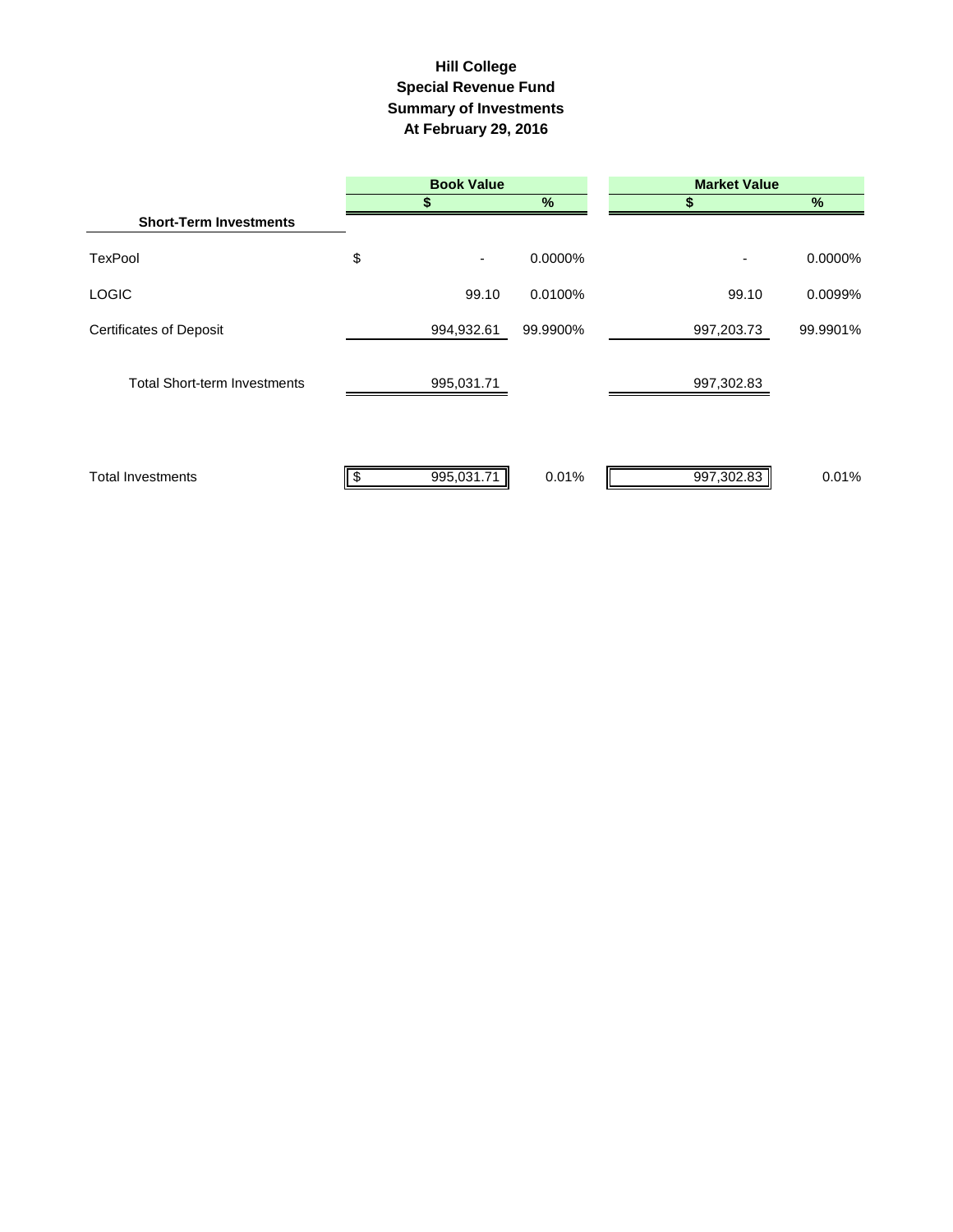# **Hill College Operating Fund Statement of Changes in Investment Assets Quarter Ended February 29, 2016**

|                                                       | <b>Book Value</b> |                 |    | <b>Market Value</b> |  |
|-------------------------------------------------------|-------------------|-----------------|----|---------------------|--|
| <b>Beginning Investment Assets - 11/30/15</b>         | \$                | 2,640,095.66 \$ |    | 2,640,095.66        |  |
| Receipts\Contributions                                |                   |                 |    |                     |  |
| Investment Income                                     |                   | 4.827.38        |    | 4.827.38            |  |
| Accrued Interest Income                               |                   |                 |    | 1,772.02            |  |
| <b>Distribution</b>                                   |                   |                 |    |                     |  |
| Net Realized Gains (Losses)                           |                   |                 |    |                     |  |
| Changes in Net Unrealized Appreciation/(Depreciation) |                   |                 |    |                     |  |
| <b>Ending Investment Assets - 2/29/16</b>             |                   | 2,644,923.04    | \$ | 2,646,695.06        |  |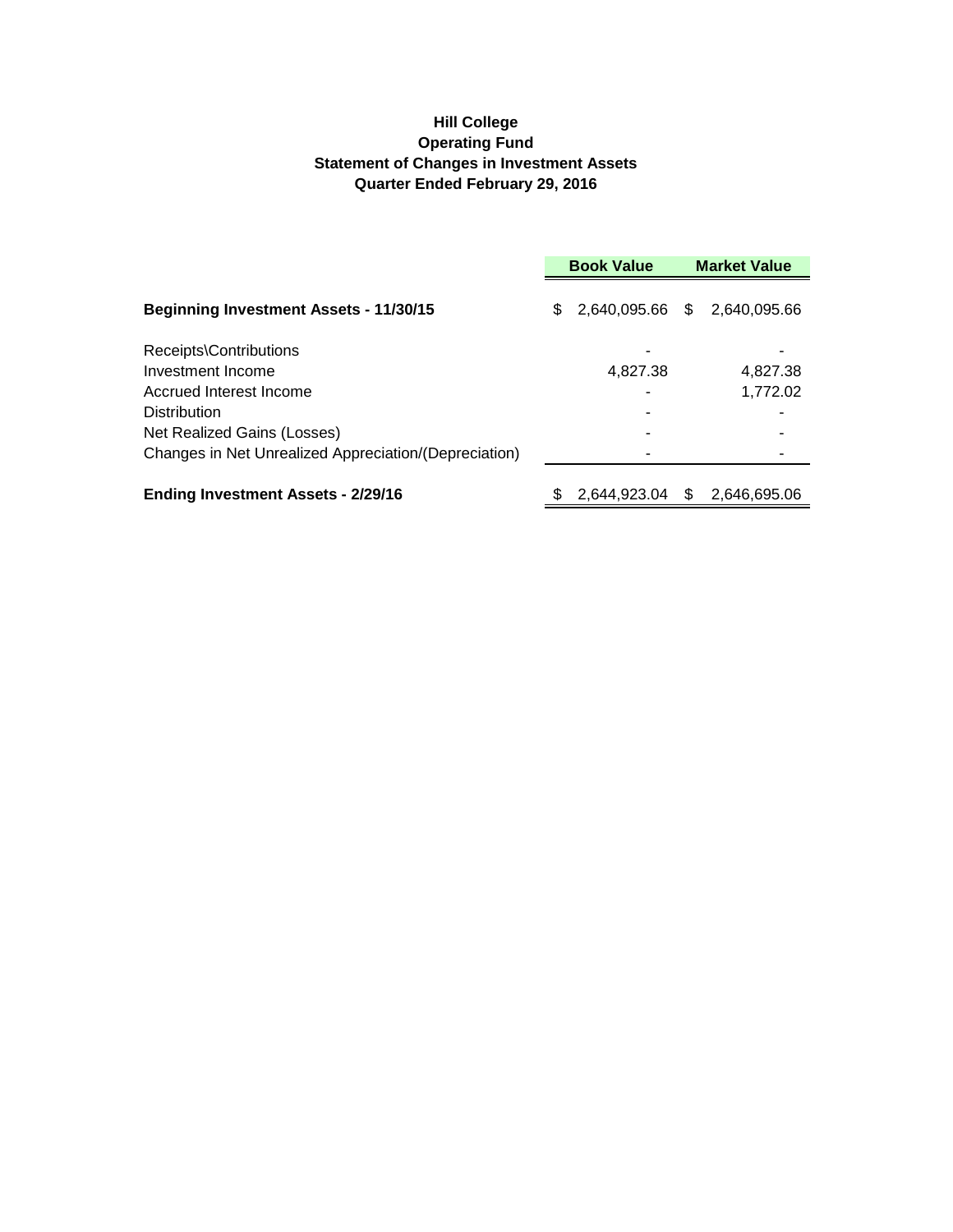# **Hill College Endowment Fund Statement of Changes in Investment Assets Quarter Ended February 29, 2016**

|                                                       | <b>Book Value</b> |       | <b>Market Value</b> |       |
|-------------------------------------------------------|-------------------|-------|---------------------|-------|
| <b>Beginning Investment Assets - 11/30/15</b>         | \$                | 52.47 | \$.                 | 52.47 |
| Receipts\Contributions                                |                   |       |                     |       |
| Investment Income                                     |                   |       |                     |       |
| Accrued Interest Income                               |                   |       |                     |       |
| Distribution                                          |                   |       |                     |       |
| Net Realized Gains (Losses)                           |                   |       |                     |       |
| Changes in Net Unrealized Appreciation/(Depreciation) |                   |       |                     |       |
| <b>Ending Investment Assets - 2/29/16</b>             |                   | 52.47 | £.                  | 52.47 |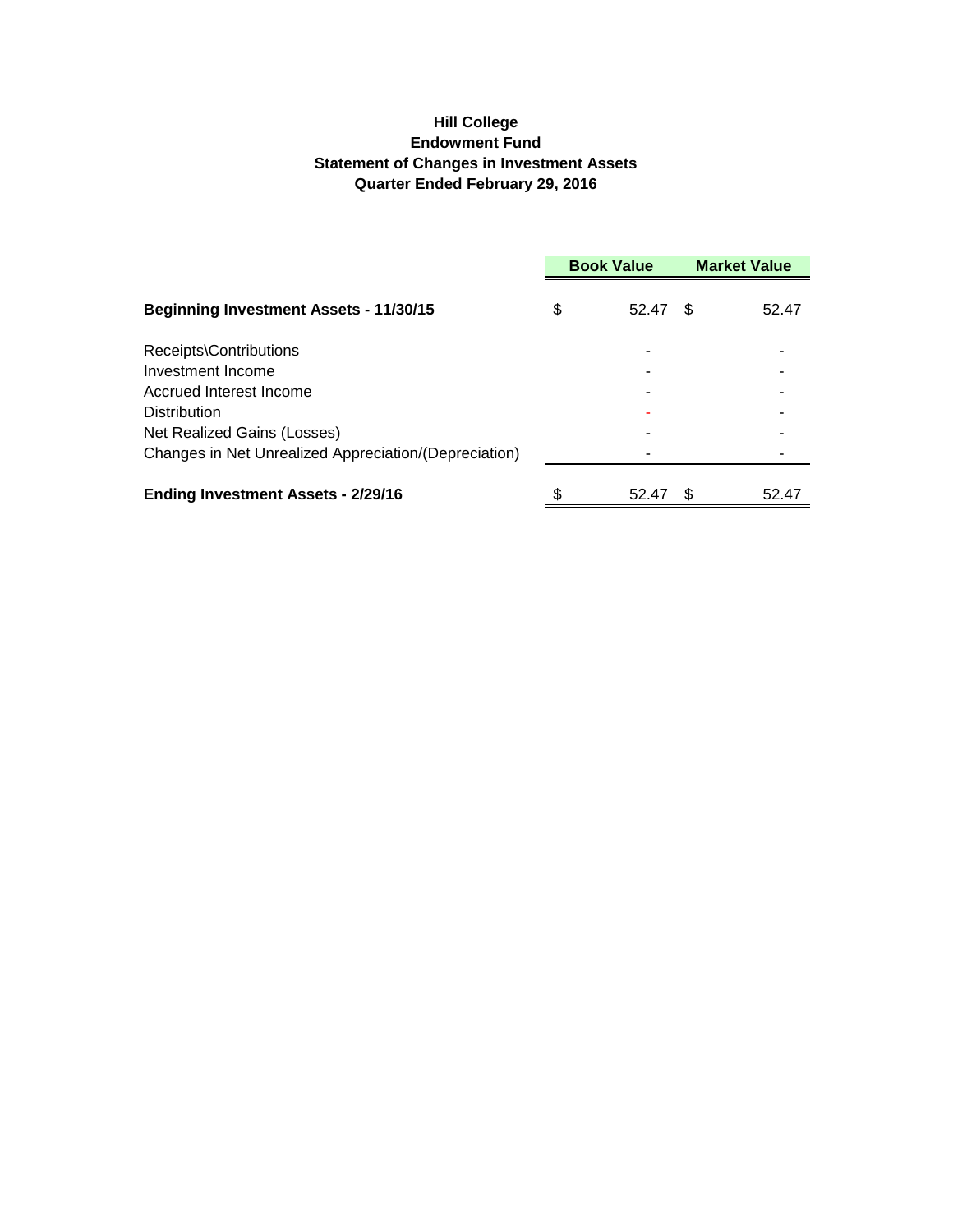# **Hill College Interest & Sinking Fund Statement of Changes in Investment Assets Quarter Ended February 29, 2016**

|                                                       | <b>Book Value</b> |                   | <b>Market Value</b> |      |
|-------------------------------------------------------|-------------------|-------------------|---------------------|------|
| <b>Beginning Investment Assets - 11/30/15</b>         | \$                | 2.35              | - \$                | 2.35 |
| Receipts\Contributions                                |                   |                   |                     |      |
| Investment Income                                     |                   |                   |                     |      |
| Accrued Interest Income                               |                   |                   |                     |      |
| Distribution                                          |                   |                   |                     |      |
| Net Realized Gains (Losses)                           |                   |                   |                     |      |
| Changes in Net Unrealized Appreciation/(Depreciation) |                   |                   |                     |      |
| <b>Ending Investment Assets - 2/29/16</b>             |                   | 2.35 <sup>5</sup> |                     | 2.35 |